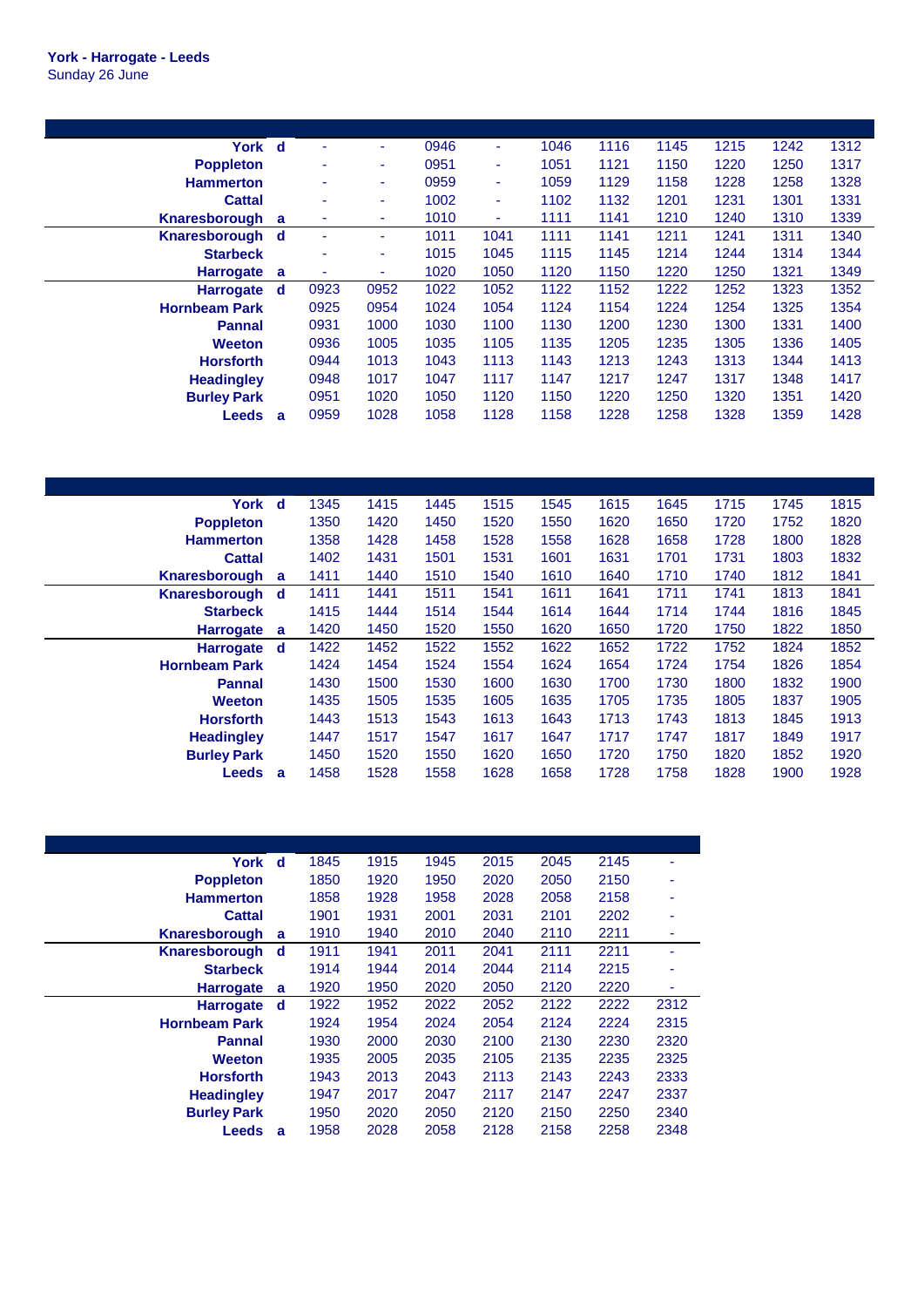| Leeds d              |   | 0906 | 0921           | 0936 | 0950 | 1006 | 1020 | 1036 | 1106 | 1136 | 1206 |
|----------------------|---|------|----------------|------|------|------|------|------|------|------|------|
| <b>Burley Park</b>   |   | 0911 | 0926           | 0941 | 0955 | 1011 | 1025 | 1041 | 1111 | 1141 | 1211 |
| <b>Headingley</b>    |   | 0913 | 0930           | 0943 | 0959 | 1013 | 1029 | 1043 | 1113 | 1143 | 1213 |
| <b>Horsforth</b>     |   | 0918 | 0934           | 0948 | 1003 | 1018 | 1033 | 1048 | 1118 | 1148 | 1218 |
| <b>Weeton</b>        |   | 0926 | $\blacksquare$ | 0956 | ٠    | 1026 | ٠    | 1056 | 1126 | 1156 | 1226 |
| <b>Pannal</b>        |   | 0932 | ٠              | 1002 | ٠    | 1032 | ٠    | 1102 | 1132 | 1202 | 1232 |
| <b>Hornbeam Park</b> |   | 0937 | ٠              | 1007 | ۰.   | 1037 | ٠    | 1107 | 1137 | 1207 | 1237 |
| <b>Harrogate</b>     | a | 0940 | ٠              | 1010 | ٠    | 1040 | ٠    | 1110 | 1140 | 1210 | 1240 |
| <b>Harrogate</b>     | d | 0942 | ٠              | 1012 | ٠    | 1042 | ٠    | 1112 | 1142 | 1212 | 1242 |
| <b>Starbeck</b>      |   | 0946 | ٠              | 1016 | ٠    | 1046 | ٠    | 1116 | 1146 | 1216 | 1246 |
| Knaresborough        | a | 0951 | ٠              | 1021 | ٠    | 1051 | ٠    | 1121 | 1151 | 1221 | 1251 |
| Knaresborough d      |   | 0951 | ٠              | 1021 | ٠    | 1051 | ٠    | 1121 | 1151 | 1221 | 1251 |
| <b>Cattal</b>        |   | 0959 | ٠              | 1029 | ٠    | 1059 | ٠    | 1129 | 1159 | 1229 | 1259 |
| <b>Hammerton</b>     |   | 1003 | ٠              | 1033 | ٠    | 1103 | ٠    | 1133 | 1203 | 1233 | 1303 |
| <b>Poppleton</b>     |   | 1011 | ٠              | 1041 | ٠    | 1111 | ٠    | 1141 | 1211 | 1243 | 1311 |
| York                 | a | 1019 | ٠              | 1058 |      | 1126 | ۰    | 1152 | 1220 | 1253 | 1325 |

| Leeds d               | 1236 | 1306 | 1336 | 1406 | 1436 | 1506 | 1536 | 1606 | 1636 | 1706 |
|-----------------------|------|------|------|------|------|------|------|------|------|------|
|                       | 1241 | 1311 | 1341 | 1411 | 1441 | 1511 | 1541 | 1611 | 1641 | 1711 |
|                       | 1243 | 1313 | 1343 | 1413 | 1443 | 1513 | 1543 | 1613 | 1643 | 1713 |
|                       | 1248 | 1318 | 1348 | 1418 | 1448 | 1518 | 1548 | 1618 | 1648 | 1718 |
|                       | 1256 | 1326 | 1356 | 1426 | 1456 | 1526 | 1556 | 1626 | 1656 | 1726 |
|                       | 1302 | 1332 | 1402 | 1432 | 1502 | 1532 | 1602 | 1632 | 1702 | 1732 |
|                       | 1307 | 1337 | 1407 | 1437 | 1507 | 1537 | 1607 | 1637 | 1708 | 1737 |
| <b>Harrogate</b><br>a | 1310 | 1340 | 1410 | 1440 | 1510 | 1540 | 1610 | 1640 | 1711 | 1740 |
| Harrogate d           | 1312 | 1342 | 1412 | 1442 | 1512 | 1542 | 1612 | 1642 | 1712 | 1742 |
|                       | 1316 | 1346 | 1416 | 1446 | 1516 | 1546 | 1616 | 1646 | 1717 | 1746 |
| Knaresborough<br>a    | 1321 | 1351 | 1421 | 1451 | 1521 | 1551 | 1621 | 1651 | 1721 | 1751 |
| Knaresborough d       | 1322 | 1351 | 1421 | 1451 | 1521 | 1551 | 1621 | 1651 | 1722 | 1751 |
|                       | 1330 | 1359 | 1429 | 1459 | 1529 | 1559 | 1629 | 1659 | 1730 | 1759 |
|                       | 1336 | 1403 | 1433 | 1503 | 1533 | 1603 | 1633 | 1703 | 1734 | 1803 |
|                       |      |      |      |      |      |      |      |      |      |      |
|                       | 1343 | 1411 | 1441 | 1511 | 1541 | 1611 | 1641 | 1711 | 1741 | 1811 |
|                       |      |      |      |      |      |      |      |      |      |      |

| <b>Leeds</b>         | d        | 1736 | 1806 | 1836 | 1906 | 1936 | 2006 | 2036 | 2106 | 2136 | 2227 |
|----------------------|----------|------|------|------|------|------|------|------|------|------|------|
| <b>Burley Park</b>   |          | 1741 | 1811 | 1841 | 1911 | 1941 | 2011 | 2041 | 2111 | 2141 | 2232 |
| <b>Headingley</b>    |          | 1743 | 1813 | 1843 | 1913 | 1943 | 2013 | 2043 | 2113 | 2143 | 2234 |
| <b>Horsforth</b>     |          | 1748 | 1818 | 1848 | 1918 | 1948 | 2018 | 2048 | 2118 | 2148 | 2239 |
| <b>Weeton</b>        |          | 1756 | 1826 | 1856 | 1926 | 1956 | 2026 | 2056 | 2126 | 2156 | 2247 |
| <b>Pannal</b>        |          | 1802 | 1832 | 1902 | 1932 | 2002 | 2032 | 2102 | 2132 | 2202 | 2253 |
| <b>Hornbeam Park</b> |          | 1807 | 1837 | 1907 | 1937 | 2007 | 2037 | 2107 | 2137 | 2207 | 2258 |
| Harrogate a          |          | 1810 | 1840 | 1910 | 1940 | 2010 | 2040 | 2110 | 2140 | 2210 | 2303 |
| <b>Harrogate</b>     | ∣d.      | 1812 | 1842 | 1912 | 1942 | 2012 | 2042 | 2112 | 2142 | 2212 | ٠    |
| <b>Starbeck</b>      |          | 1816 | 1846 | 1916 | 1946 | 2016 | 2046 | 2117 | 2146 | 2217 | ٠    |
| Knaresborough        | a        | 1821 | 1851 | 1921 | 1951 | 2021 | 2051 | 2121 | 2151 | 2221 | ۰    |
| Knaresborough        | <b>d</b> | 1821 | 1851 | 1921 | 1951 | 2021 | 2051 | ٠    | 2151 | ٠    | ۰    |
| <b>Cattal</b>        |          | 1829 | 1859 | 1929 | 1959 | 2029 | 2059 | ٠    | 2159 | ۰    | ۰    |
| <b>Hammerton</b>     |          | 1833 | 1903 | 1933 | 2003 | 2033 | 2103 | ۰    | 2203 | ۰    | ۰    |
| <b>Poppleton</b>     |          | 1841 | 1915 | 1941 | 2011 | 2041 | 2111 | ٠    | 2211 | ٠    | ۰    |
| York                 | a        | 1857 | 1926 | 1953 | 2022 | 2049 | 2121 | ۰    | 2218 | ۰    | ۰    |